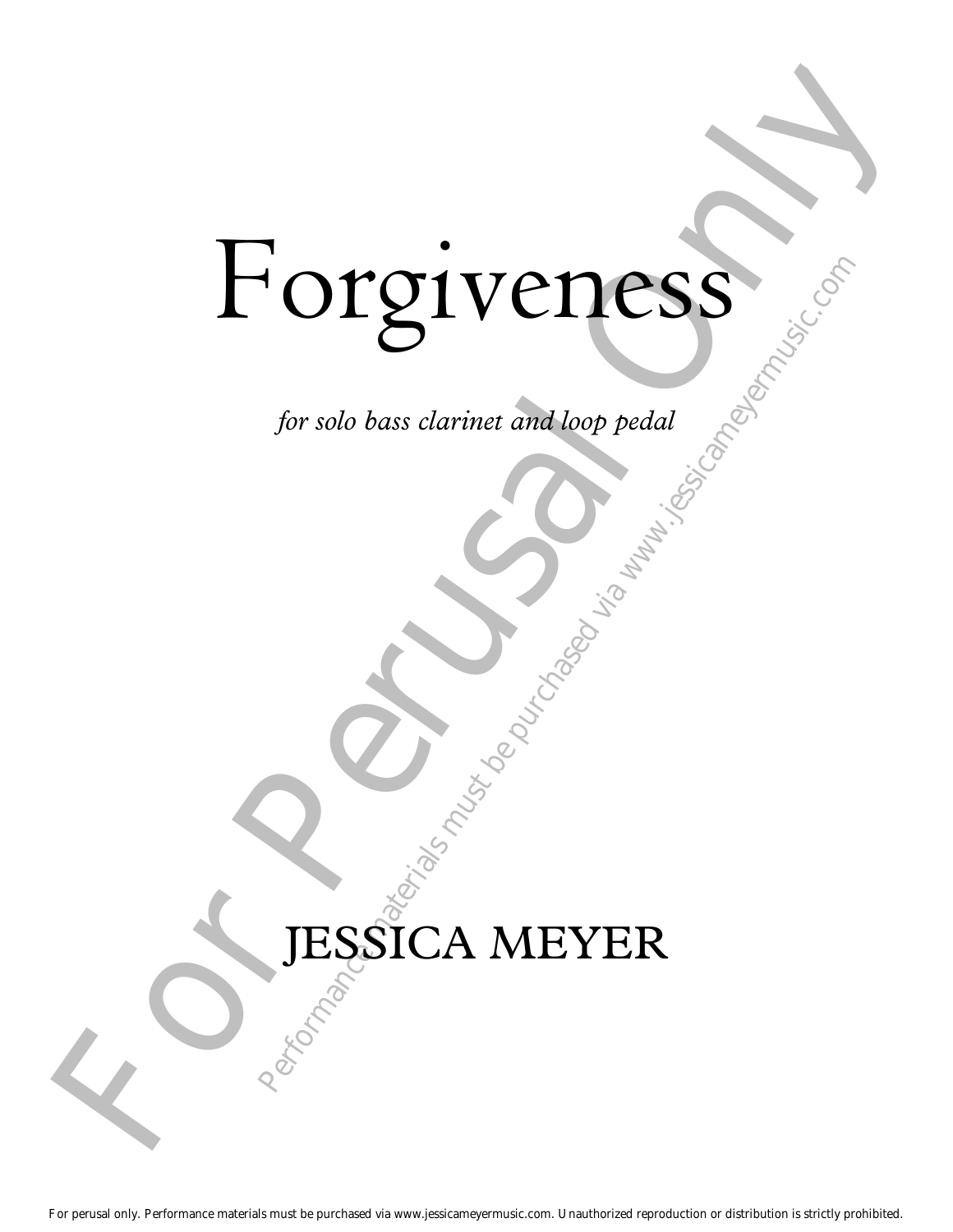# Forgiveness

# *for solo bass clarinet and loop pedal*

## **7'**

### **PEFORMANCE NOTES**

- This piece was written with a Boss Loop Station RC-20XL Phrase Recorder. However, the piece could be performed on any loop pedal that can start and stop playback, and loop an 8 beat phrase.

**For Perusal Constant Constant Constant Constant Constant Constant Constant Constant Constant Constant Constant Constant Constant Constant Constant Constant Constant Constant Constant Constant Constant Constant Constant C** - To record, press the left pedal down. When you press it again, whatever you just played will have been recorded by the machine, and will start to repeat over and over again. Repeat the process to add layers. If you don't like what you just recorded, you can erase the last layer by holding the left pedal down a while. Each new layer of material is marked by a rehearsal #. **PERFORE SET ASSES**<br> **EXERCT AND A REVENUE AND A REVENUE ARE SECULIPS AND A REVENUE ARE IN THE AND A REVENUE ARE AND NOTE AND A REVENUE AND A REVENUE AND MONETA CHE AND A REVENUE AND MONETA CHE AND MONETA CHE AND MONETA C** 

- To stop the playback (like on the past page), touch the right pedal. To turn it back on, touch it again. To clear all the sounds from the memory bank, hold the right pedal down for a few seconds to erase.

- Once you set the first loop and establish the initial tempo and duration, you could technically hit the pedal at any time to enter in new material (as long as you are lining up the new material with what you are hearing through the playback). However, it is best you follow the directions below while you are learning this piece.

- When it is marked "solo" it means that you are not recording and are just playing along with the loops.

- This is a piece that is more about you the performer creating a counterpoint of sorts with the sounds that are being played back versus a strict lining up of loops. Enjoy that freedom, and lean into the "rub" and the resulting dissonances rather than shy away from them.

- You don't have to start each rehearsal # right away in time.

- As for a mic, you can use a mic on a stand that is aimed at the middle of the instrument. When you play sections 1-4, slump over with your head down behind the stand both so you can be closer to the mic, and to make it look like you are crying.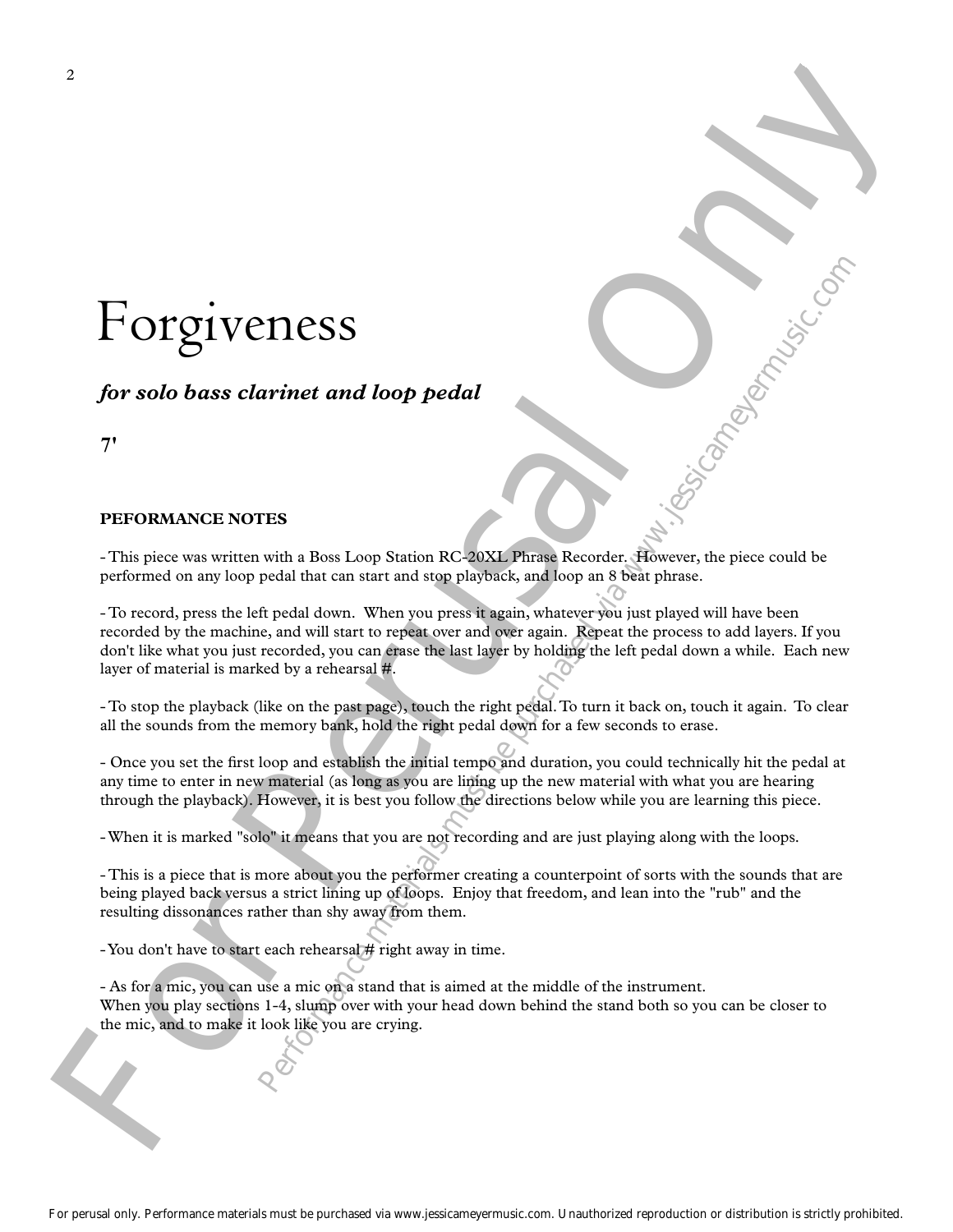# Forgiveness

3

*"We'll hurt each other, and we'll do it again" - Bono*



©2015 JMM Publishing (BMI). All rights reserved.

For perusal only. Performance materials must be purchased via www.jessicameyermusic.com. Unauthorized reproduction or distribution is strictly prohibited.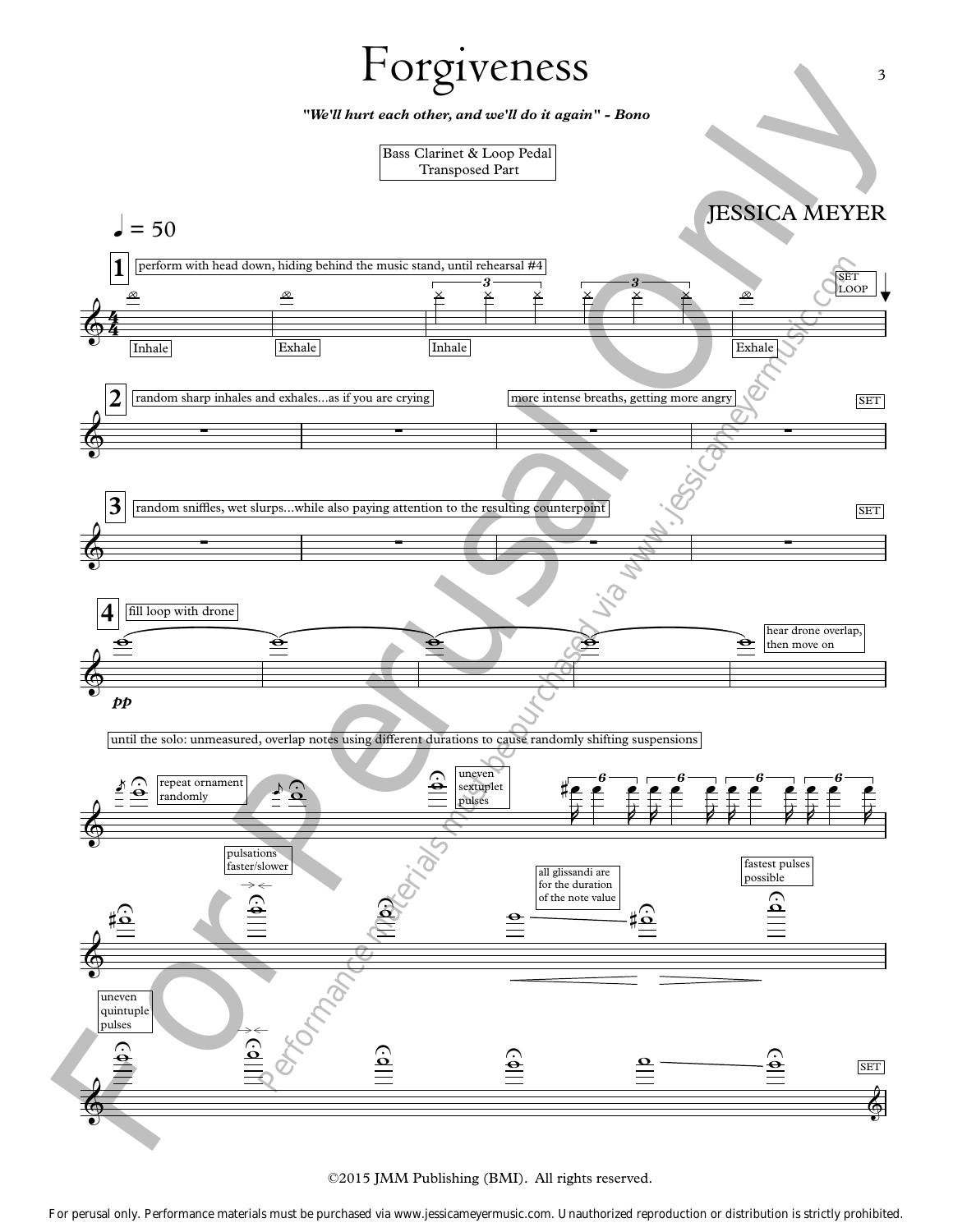